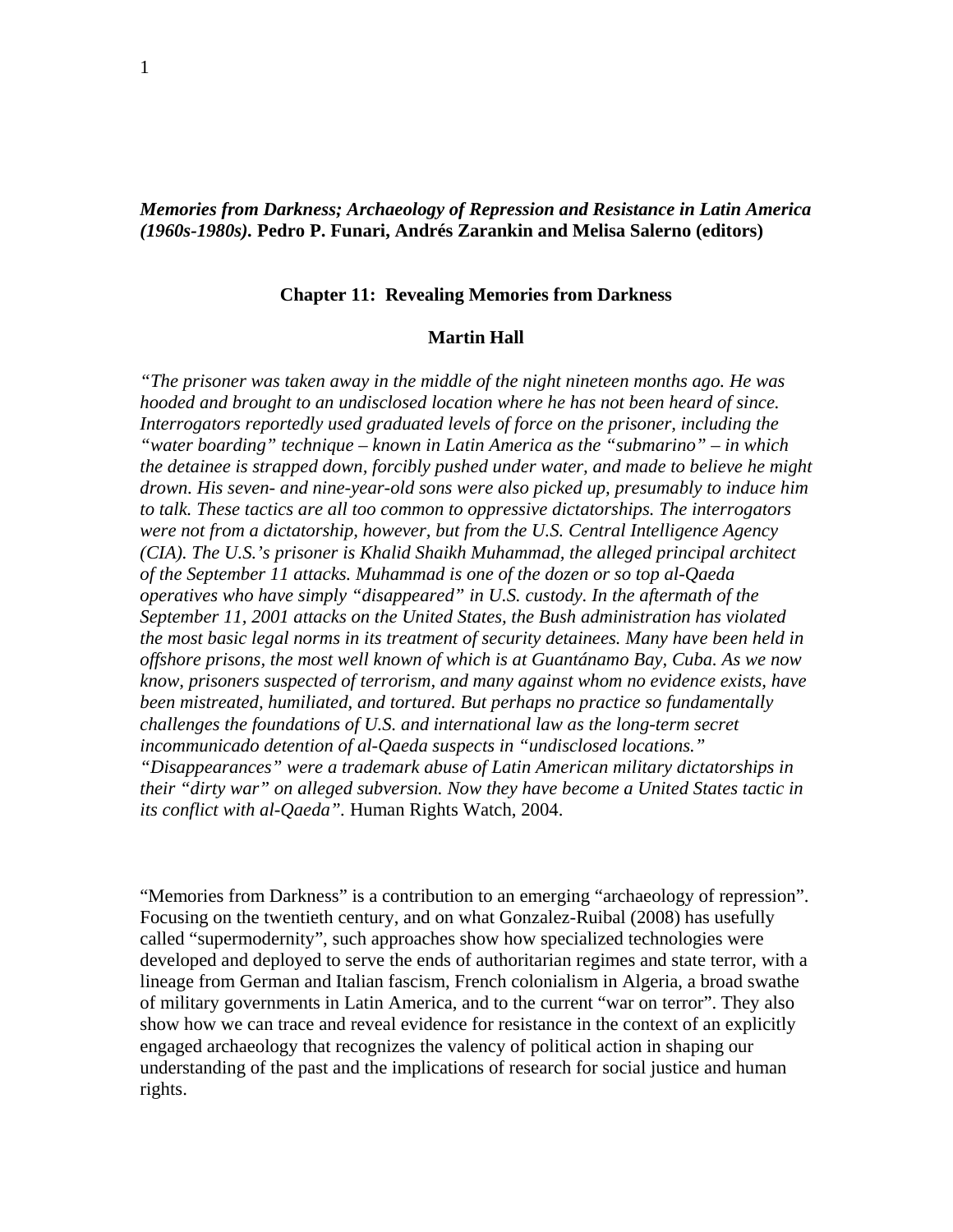This characteristic stance of engagement, in which archaeological practice is enmeshed in political processes, is well demonstrated in Roberto Rodríguez Suárez's account in this volume of the execution of Che Guevara in Bolivia in 1967 and the excavation of his body thirty years later. Guevara – emblematic of revolutionary opposition to authoritarianism and one of the most widely recognized faces across the world – was long believed cremated until the confession of General Mario Vargas Salinas in 1995 described a common grave at Vallegrande Airport. Field survey and excavation was a diplomatic tightrope involving Bolivia, Argentina and Cuba, complicated by the uncertain politics of Bolivia's election and neoliberal agenda. Soil analysis, resistivity studies, infrared photography and sample excavations were interrupted by CIA-linked misinformation and the suspension of research by local authorities. When finally recovered, Guevara's remains were returned to Cuba and were interred with military honours in a dedicated mausoleum at Santa Clara, where he had won the decisive battle of the Cuban revolution in 1958.

It would not have been possible to excavate the burial at Vallegrande Airport in a way that ignored Che Guevara as an emblematic figure of the twentieth century, or that was independent of the political configurations in Latin America in the 1990s, where countries were within a few years of the collapse of military dictatorships. It is equally impossible to imagine a "neutral" excavation of the site of Club Atlético in Buenos Aires, where over a thousand detainees were tortured and murdered in 1977 (Zarankin and Niro, this volume). Many of the relatives of *los desaparecidos* still seek closure through the recovery of evidence of death and any archaeological interpretation will be incorporated into histories of vital importance to those still living. As Pedro Funari, Andrés Zarankin and Melisa Salerno rightly observe in their introduction to this volume, subjectivity needs to be explicitly recognized for its role in interpretation. These are Latin American archaeologists and intellectuals writing about a period that had a profound effect on their families and themselves, in some cases using the memory of their own experience of detention and torture in their reading of the past. Here is Claudio Niro writing about his own detention:

"9 May 1976, I arrived at Vesubio, a clandestine center of detention located at Camino de Cintura and Richieri highway (Mantanza Department). Four individuals following Suárez Mason's orders got me off a Ford Falcon. I was hooded and my hands were tied at my back. Meanwhile, the individuals insulted me and hit me, forcing me into a room. Once inside, they made me stand against a wall with my legs wide open. Several torturers kicked my testicles once and again. This procedure was called "ablande". It was intended to intimidate the prisoner before getting him or her into the torture room … "Cuchas" were small rooms were four or five people stayed hooded, handcuffed and leg-ironed to walls and other prisoners. Once in the "cuchas", kidnappers forced us to take off our clothes and wear brown uniforms they had previously handed us in. This procedure made us lose -along with our clothes- all traces of an exterior life" (Zarankin and Niro, this volume).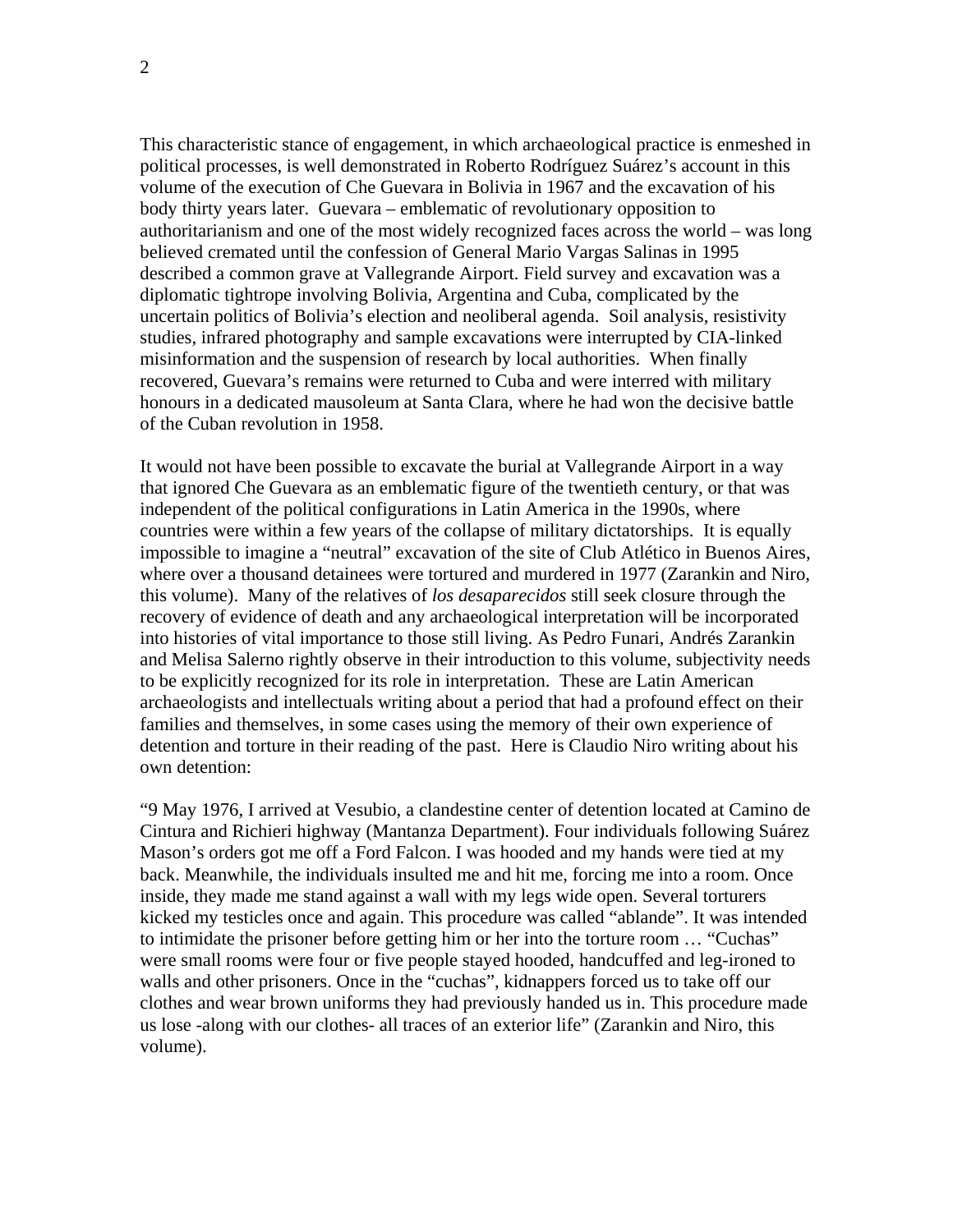Alejandro Haber (this volume) argues that an "objectifying" archaeology – that attempts to use the evidence from military dictatorships as if it were a set of neutral resources – would constitute a "regime of truth" that would itself be a form of repression and an extension of colonial attempts to contain and control indigenous histories. This signals a decisive break with "objective" culture-history traditions of Latin American archaeology, as Carl Henrik Langebaek (this volume) argues. But this does not mean the abandonment of analytical rigour and the use of scientific techniques, as the Che Guevara project so clearly shows. If anything, engagement with archival evidence, oral recollection and the complexities of past and present political interests makes the truth value of archaeological techniques all the more important, as is clear in both Nancy Vieira and Luis Fondebrider's chapters on the challenges that forensic archaeologists face in interpreting mass burials. When the results of such research may be critical in litigation and tested against the rules of legal evidence there is no latitude for technical error or unjustified assumptions.

Indeed, cases such as those reviewed in this book show the futility of the assumption that archaeology can somehow be independent of the world in which it operates. An epistemology that better explains the compelling authenticity of these studies is Bruno Latour's insistence that "word" and "world" are part of a continuum of knowledge creation, a set of translations connected in a chain of "circulating references" that we "pass over" repeatedly and compulsively as we seek to deepen our understanding by both generalizing from particular instances, and by reducing the complexity of individual circumstances to their essential features (Latour 1999). In the context of an archaeology of repression, Latour's scientific process of "packing the world into words" is chillingly apparent. The chaos and terror of detention and torture is reduced into a survivor's narrative and assembled along with the material traces of the detention centre and fragmentary police records as a set of "circulating references" that are evidence for a persistent "technology of power", a syndrome far more substantial than the individual experience. Because there are many who will gain by arguing that these references are fabricated, or exaggerated, these things and words – what Latour calls the "operators" in the chain of reference – are constantly challenged for their relevance or authenticity. The value in this system of circulating references lies in the continuity of enquiry, in the "reversibility" of the constant movement from word to world and from world to word that tests and re-tests the validity of testimony, the relevance of the material and the logic of interpretation.

In Latour's seminal case of an ecological study of the Amazon forest margin, the process of knowledge creation will cease if the continuing circulation between field site and laboratory – questions, answers and new questions – is broken (Latour 1999). In the system of circulating references that constitutes the archaeology of repression, the process of knowledge creation will cease if the engagement with memory and social justice is broken and the authoritarian regimes of super-modernity are presented as settled history, removed from the issues of the present day. This essential contribution – the refusal of interruption in the name of "objectivity" – is well demonstrated in Claudio Niro's association of memory with the material remains of the detention centre and the archaeological project: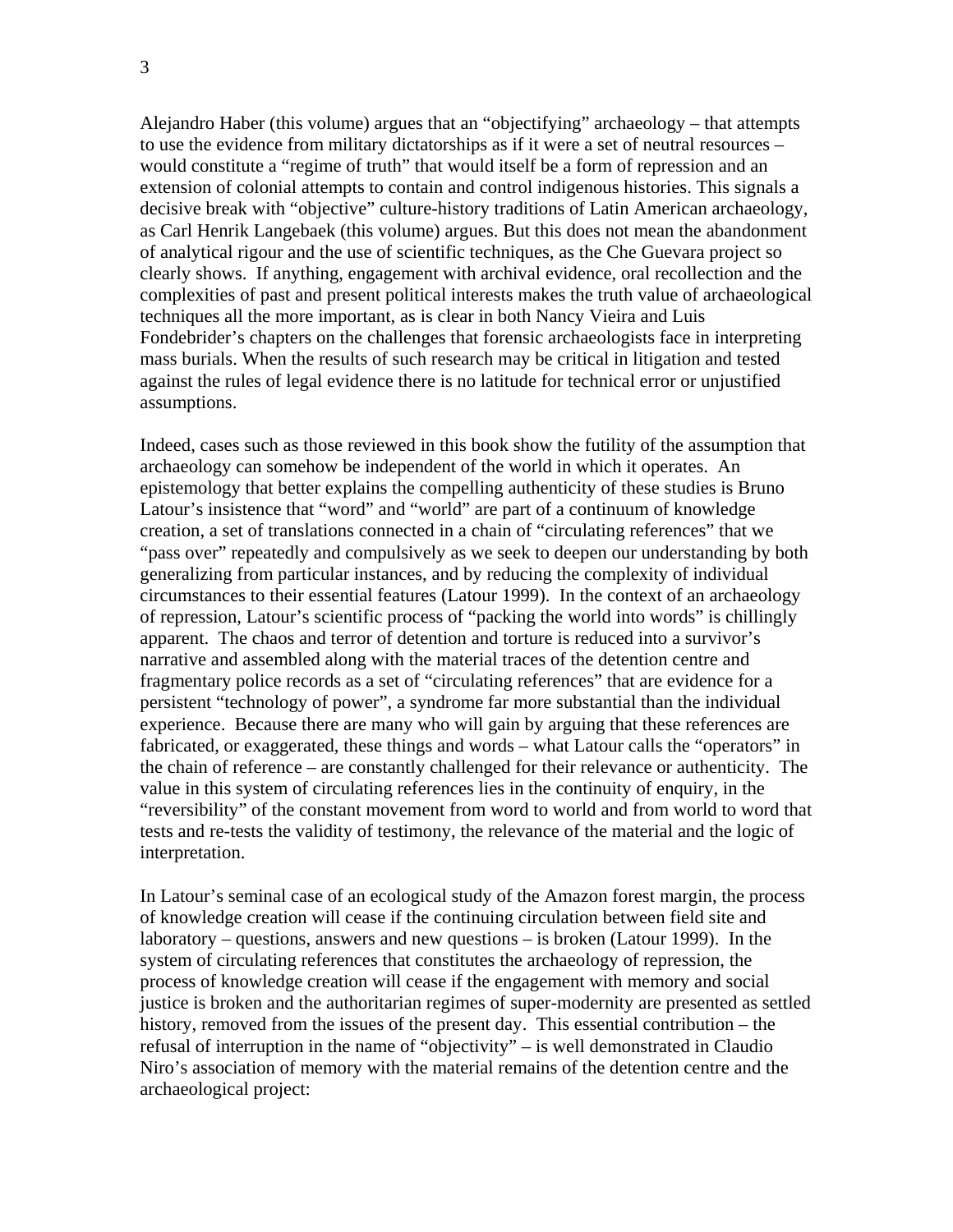"I have recently returned to the place where Vesubio was located. The ruins are the first thing you see when you get there. Vesubio was demolished at the end of 1978, as a consequence of the OEA's Commission for Human Rights arrival. Vesubio's remains are enclosed by a barbed wire fence. The problem is you cannot enter the area. A person who lives there denies access, threatens Human Rights Organizations, and unleashes his wild dogs on everybody. Anyway, on one occasion I could get in and recognize some red tiles which covered the bathroom floor. I closed my eyes and thought: camp remains and horror. I remembered the time they made us wait in front of the operation theater, while we heard screams of pain, chamamé music, and the executioners' voices. At that moment, I asked myself how the torture would be like, and if I was going to stand it. It was impossible to know the answer. My body and my partners' bodies shook. Fear. I was forced into the operation theater. They took my hood off and I was blinded by the light. A loud voice asked me to collaborate. I recognized it: it was Vasco's voice. Four guys held me tightly, undressed me, soaked me up, and tied a wire to my big toe. They started electrocuting me with another wire. Emptiness. I did not actually know for how long they tortured me. I felt they took my soul out of me. They finally took me completely hurt to the "doghouses" with my partners" (Zarankin and Niro, this volume)

## $\mathbf{\hat{c}}$

Between 1920 and 1990, fifteen Latin American countries experienced authoritarian regimes: Argentina (1966-1973, 1976-1983), Bolivia (1964-1982), Brazil (1964-1985), Chile (1973-1990), Dominican Republic (1930-1978), Ecuador (1963-1966), El Salvador (1931-1982), Guatemala (1921-1986), Haití (1957-1990), Honduras (1963-1971, 1972- 1982), Nicaragua (1936-1979), Panama (1968-1989), Paraguay (1949-1989), Peru (1968- 1980) and Uruguay (1973-1985). Characteristically, military juntas usurped civil systems of government on the basis of "states of emergency", suspended civil rights and instituted martial law that depended on suites of repressive measures, including censorship, exile, detention, torture and murder (Funari, Zarankin and Salerno, this volume).

At the heart of these regimes was a particular form of terror captured in the neologisms "the disappeared" (*los desaparecidos*), "to be disappeared", or "to disappear" a person. When someone had been disappeared, the place and details of detention were unknown. Few returned and, since the fact or manner of death remained undisclosed, family, friends and community were denied any closure. In the words of Amnesty International: "due to its very nature, disappearance hides the identity of the perpetrator. If there is no prisoner, body or victim, nobody is presumably accused of having done anything" (quoted in Funari, Zarankin and Salerno, this volume. See also Feitlowitz 1998). Disappearances were "an even more effective means of spreading terror than open massacres, so destabilizing was the idea that the apparatus of the state could be used to make people vanish into thin air" (Klein 2007:90).

While each junta had its own national characteristics, there was broad co-ordination of repression by a group of military regimes through a covert agreement known as Operation Condor. They were supported by the United States government, which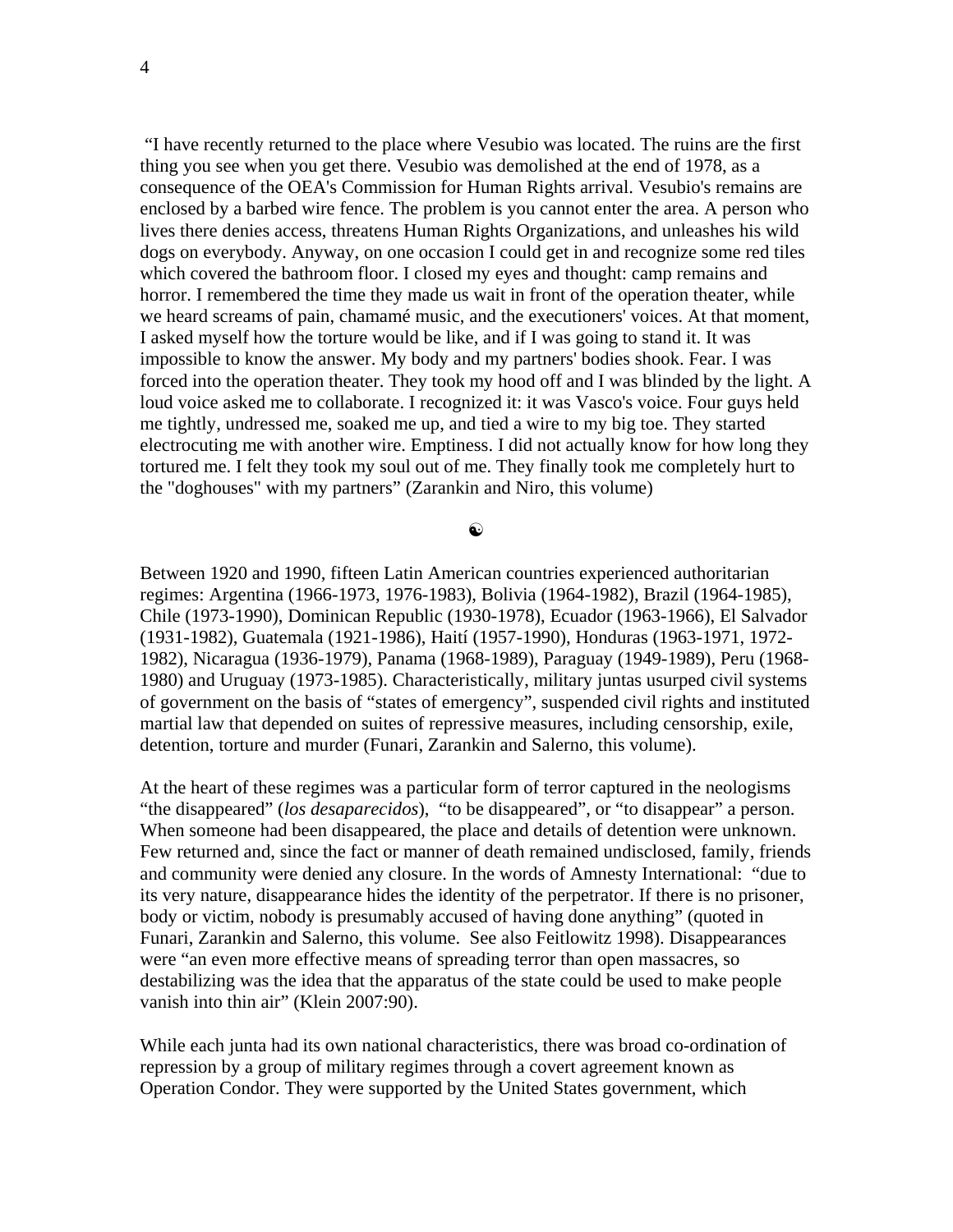provided advice, communication facilities and intelligence support and, at times, active assistance with covert operations (Feitlowitz 1998, Dinges 2004, Klein 2007, Mazz this volume). "Condor was a Cold War-era covert network of U.S.-backed Latin American military regimes in Argentina, Brazil, Bolivia, Chile, Paraguay, and Uruguay, later joined by Ecuador and Peru in less central roles. The secret Condor apparatus enabled the militaries to share intelligence--and to seize, torture, and execute political opponents across borders. Condor agents also assassinated key opposition leaders around the world" (McSherry 2005:1). The discovery of the "terror archives" in Paraguay in 1992 provided evidence of some 50 000 murders, 30 000 disappearances and 400 000 detentions by the security services of the participating countries.

 $\mathbf{\Theta}$ 

Between 1980 and 1990, Latin American authoritarian governments began to collapse under the pressure of economic crises, international opposition and, with the disintegration of the Soviet Union, the removal of the perceived threat of communism. Removal of the most overt forms of repression strengthened broad coalitions seeking social justice and redress, increasing in turn the demand for evidence (Funari, Zarankin and Salerno, this volume. See also Feitlowitz 1998). Taken together, and in this context, the chapters in this volume suggest a five-part outline structure for an archaeology of repression and resistance: stigmatization, disappearance, resistance, recovery and engagement. Returning to Latour's epistemology of knowledge, this can be seen as an integral system of operators – circulating references that are continually interrogated to reveal memory from darkness.

Stigmatization was the process of marking out categories of people as opponents to order and stability. In general terms such people were "communists" , to be identified by their appearance and choice of dress. Melisa Salerno (this volume) shows how militarized regimes, heavily invested in the symbolism of uniforms and bodily regimentation, claimed contrary appearance and dress as evidence of dissident beliefs and subversion. Through this device, victims could be detained and incarcerated without any explicit knowledge of their political beliefs or actions. In this set of references, jeans, bright coloured clothing, long hair and beards were in themselves sufficient evidence for subversion or subversive intent. By relating a generalized threat to order and established interests to a set of easily identified external characteristics, the military juntas manipulated fear and prejudice in order to justify arbitrary violence in a manner analogous to racial prejudices long entrenched in Latin America. The "disappeared person" was most often killed in an attempt to eradicate identity and biography and terrorize a far wider range of people. The numbers of the disappeared are estimated at 1 500 in Brazil, 3 000 in Chile, 5 800 in Peru and 30 000 in Argentina. Bodies were usually disposed of in common, unmarked, graves or dropped into the ocean from helicopters. The majority of the disappeared remain unaccounted for and their torturers and executioners unidentified (Funari, Zarankin and Salerno, this volume).

Disappearance lies at the core of an archaeology of repression because, in the absence of documentary evidence and with only the fragmentary recollection of a few survivors, the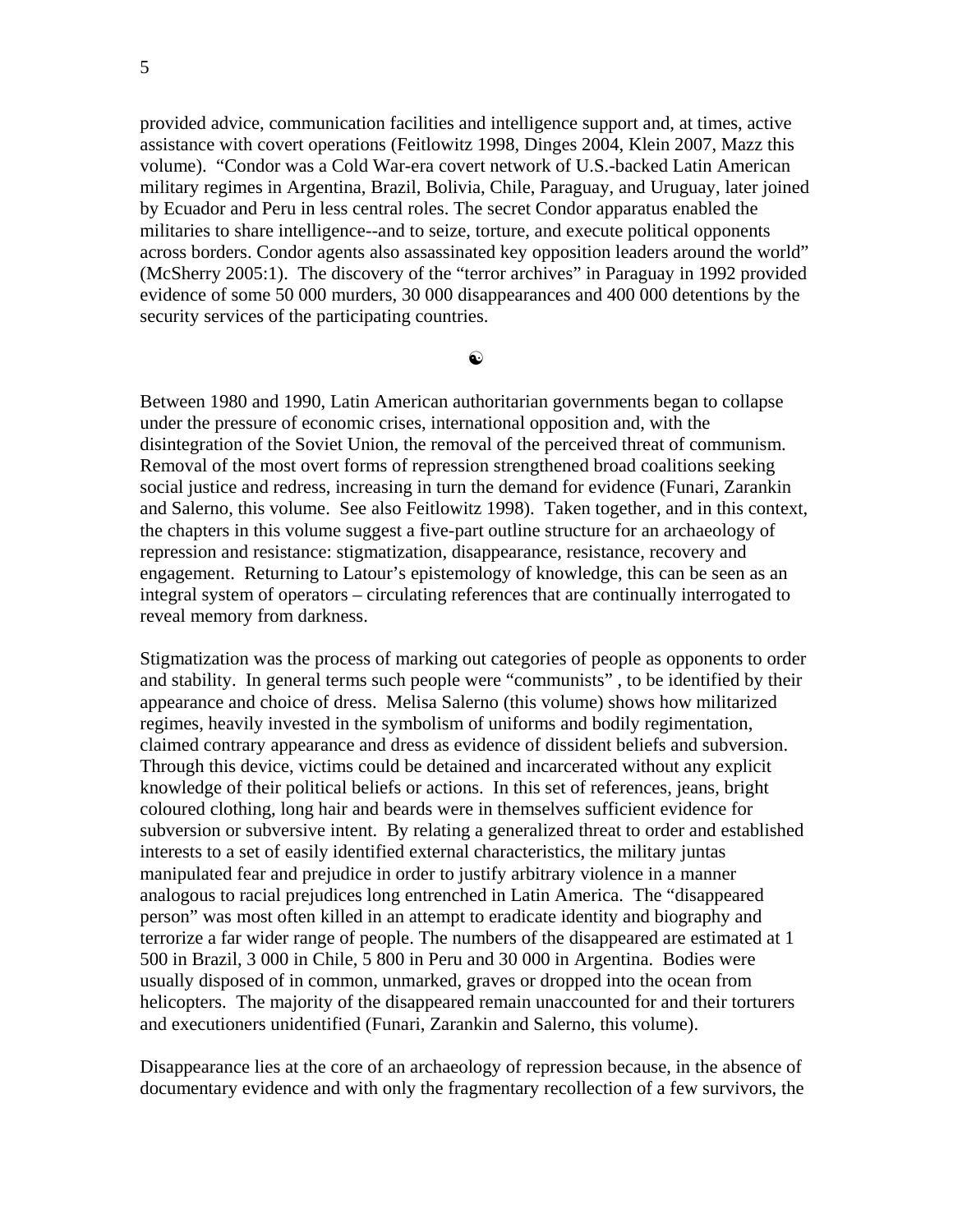material traces of clandestine detention centres offer some hope of substantiating the record of the past – of understanding what Mazz (this volume) appropriately calls the "technologies of power".

Clandestine detention centres were usually set up in existing buildings and identified by code-names. Through Operation Condor each was part of a network that anticipated the system of "extraordinary rendition" characteristic of the post-2001 "war on terror": "people could be arrested in Argentina, sent to ESMA, ORLETI or Pozo de Banfield clandestine centers of detention ("chupaderos"), and moved to Uruguay. They could be tortured at Infierno Chico, transferred to Infierno Grande del 300 Carlos (Batallón No.13), and be finally killed (Batallón No.14) or imprisoned at maximum security prisons (Penal de Libertad, Punta de Rieles)" (Mazz, this volume). Mapping this network and recording the remnants of its detention centres offers the opportunity of grounding the fragmentary recollections of survivors and the occasional documentary source in a substantial system of meaning that recovers memory and defeats the objective of eradicating the lives of the regimes' victims through the processes of disappearance.

Andrés Zarankin and Claudio Niro's report on archaeological research at Argentina's Club Atlético sets out a powerful methodology for investigating clandestine detention centres. Club Atlético was located in the Federal Police warehouse's basement on Paseo Colón Avenue, Buenos Aires and processed an estimated 1 500 detainees while it was operative in 1977. Because (by definition for a clandestine facility) there is no surviving documentation, and in this case the building has been demolished, floor plans were reconstructed from the accounts of survivors, cross-referenced with each other, configured using analytical techniques derived from urban geography and then tested against the results of archaeological excavation. From this, the team could establish the mechanisms of repression and de-humanization: the central torture chamber and the surrounding holding cells where prisoners were kept hooded, and in handcuffs and legirons.

More tenuous perhaps, but invaluable in augmenting the system of meaning and memory, is material evidence of resistance to the regime of humiliation, torture and dehumanization in the detention centres. In his chapter in this volume, Mazz sets out two areas of possibility for an archaeology of resistance to disappearance: evidence for escape attempts and prisoners' craft work, such as toys made from wood and bone. For their part Navarreta and López (this volume) turn to graffiti, taking as a case study Cuartel San Carlos, Caracas, Venezuela, where they are able to identify at least ten different categories of expression by prisoners.

Such evidence for resistance will accumulate slowly, as more clandestine detention centres are opened for systematic investigation. Far more established is the recovery of corporeal evidence – the exhumation of bodies from unmarked graves that, more often then not, contain the remains of many individuals. Forensic archaeology is well established as a discipline in its own right with an arsenal of scientific techniques (Fondebrider, this volume). Its potential is well understood, particularly given the extensive use of forensic evidence in the war crimes trials that followed from the Balkan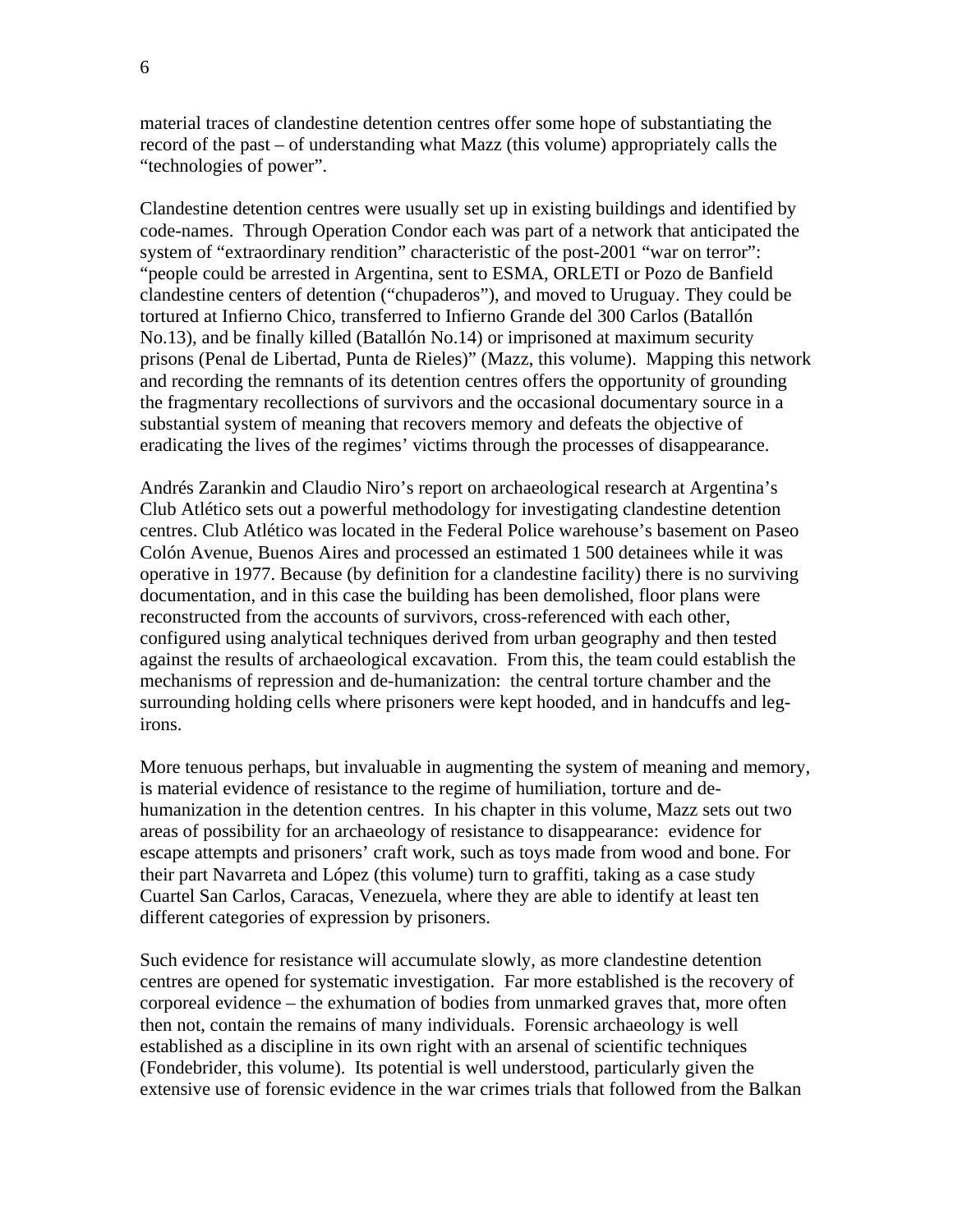conflicts of the 1990s. However, as Funari and Vieira de Oliveira's account of work at Rio de Janeiro's Ricardo de Albuquerque cemetery shows, exhumation and the subsequent identification of victims was often very difficult in the years when these approaches were first being applied. The Ricardo de Albuquerque cemetery contained more than 2000 unnamed bodies, largely homeless people and in common graves, among which were believed to be the bodies of 14 disappeared persons. Bones were mixed with plastic and metal debris from coffins and bodies had been carelessly exhumed, with bones often showing damage from picks. Damage to skulls made it difficult to use dental records and lack of funding prevented DNA analysis. These challenges of identification are confirmed by Mazz (this volume) for Uruguay. Mazz suggests that, in some circumstanced, we may need to be satisfied with a generalized "typology of death" which re-creates categories of experience of victims in the process of being stripped of their identity rather that recovering specific histories. But at the same time it remains important to continue to refine forensic techniques in the interests of producing ever-more-accurate forensic evidence.

All of these aspects of an archaeology of repression are likely to share, in one way or another, the characteristic of engagement. Because the collapse of Latin America's military regimes prompted widespread movements pushing for the revelation of what had been hidden and for the punishment of perpetrators, any process of collecting testimony and recovering material evidence was bound to be socially and politically engaged. While engagement is a theme that runs through all the chapters in this collection, it is most explicit in Patricia Fournier and José Martínez Herrera account of the 1968 killing of peaceful demonstrators by Mexican armed forces at the Plaza de las Tres Culturas in Tlatelolco. While the importance of recovering memories of the past has now been acknowledged by most Latin American governments, including in some cases formal commissions and enquiries, Mexico has yet to acknowledge the role of the state in repressing political opposition ahead of the 1968 Olympic Games. Fournier and Herrera's chapter is, as a result, as much a call to future action as a study of the past. They write: "the 1968 massacre is still present in the collective imaginary, the social memory, the oral tradition, the written chronicles, and survivors' testimonies. The social demand to shed light on the tragic night at Tlatelolco and other criminal acts of state terrorism is clearly summarized by the slogan created in the first anniversary of the killing, a slogan which is valid among people who fight for a democratic Mexico: October 2 should not be forgotten!". Their conclusion is prescient; in early October 2008, several thousand gathered in Tlatelolco Square to pay tribute to those who had died forty years earlier and hear Mexico City's Mayor make a public commitment to uncover the truth behind the killings (BBC News 2008).

 $\mathbf{\hat{c}}$ 

Returning, one more time, to Latour's process of "packing the world into words", we can see how a growing understanding of the mechanics of authoritarianism in the Latin American juntas of the last century can serve as a laboratory for revealing pattern and meaning in our own times. The violent repression of opposition by the Mexican government in its preparations for the 1968 Olympic Games anticipates the actions of the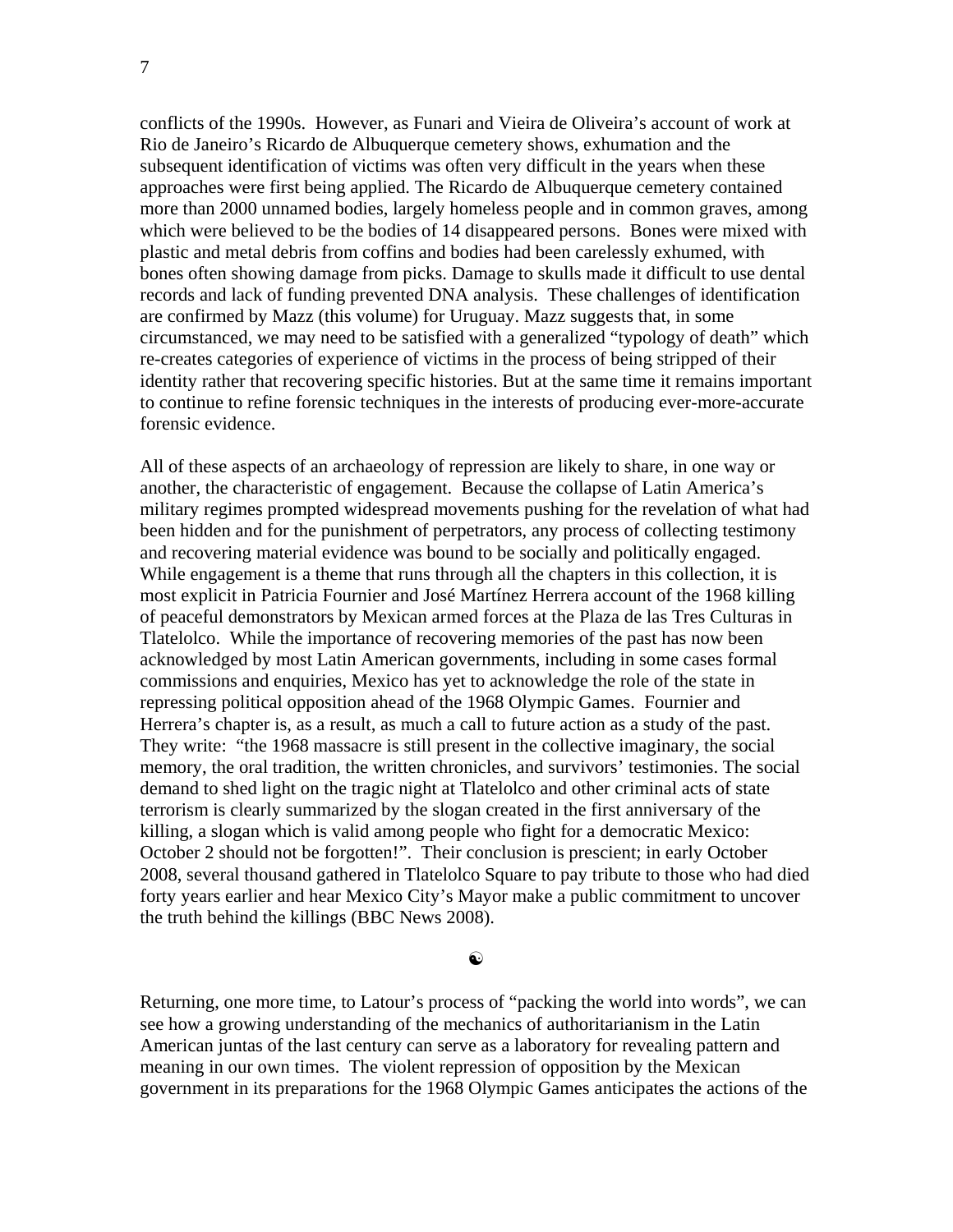Chinese government forty years later. State terror by means of disappearance in Latin America is built on precedents by French occupation forces in Algeria, and prefigures the continuing use of this form of terror today in Indonesia, Philippines, Sri Lanka, Thailand and by Morocco in Western Sahara.<sup>1</sup> Clandestine detention centres such as Club Atlético in Buenos Aires prefigure Abu Ghraib and Guantanamo Bay (McSherry 2005). In Latour's terms a range of operators (survivor's accounts, building plans, documentary fragments, forensic evidence, excavation results) are translated into words and are articulated as a common system of references that move from past to present, and present to past, as understanding of their meaning widens and deepens.

The outcome of such research, as the title of this collection of essays signals, is the restoration of memory. In contrast to a reactionary nostalgia, such as the yearning of military juntas and their civilian supporters for a prelapsarian world of regimented order, a restored memory assists in processes of restitution and redress by insisting on understanding historical sequences of cause, effect and consequence (Boym 2001). Archaeology has always been part of such "memory projects", given that the recovery of material remnants from the past enhances recall through sensory experience and the claim of authenticity – the essential idea of the museum (Bennett 1995; Hall 2006).

We can perhaps think of the overall project of an archaeology of repression and resistance as the construction of a new, virtual museum in which the assemblage of material evidence, oral testimony and documentary fragments both empowers those for who the history of repressive regimes has specific meaning and also serves as a set of references for questions of human rights today, and into the future. For in this circulating system of references the engagement with questions of justice and human rights in the present day is ineluctable. As Major General Anthony Taguba, who investigated torture at Abu Ghraib wrote in the preface of a 2008 report by Physicians for Human Rights: "after years of disclosures by government investigations, media accounts, and reports from human rights organizations, there is no longer any doubt as to whether the current administration has committed war crimes. The only question that remains to be answered is whether those who ordered the use of torture will be held to account" (quoted by Lewis 2008).

 $\mathbf{\hat{c}}$ 

BBC News (2008). Mexicans march over 1968 killings. 3 October 2008.

Bennett, Tony (1995). The Birth of the Museum: History, Theory, Politics. London, Routledge.

Boym, Svetlana (2001). The Future of Nostalgia. New York, Basic Books.

Dinges, John (2004). The Condor Years: how Pinochet and his allies brought terrorism to

 $\overline{a}$ 

<sup>&</sup>lt;sup>1</sup> see Project Disappeared; www.desaparecidos.org; International Coalition Against Enforced Disappearances: www.icaed.org.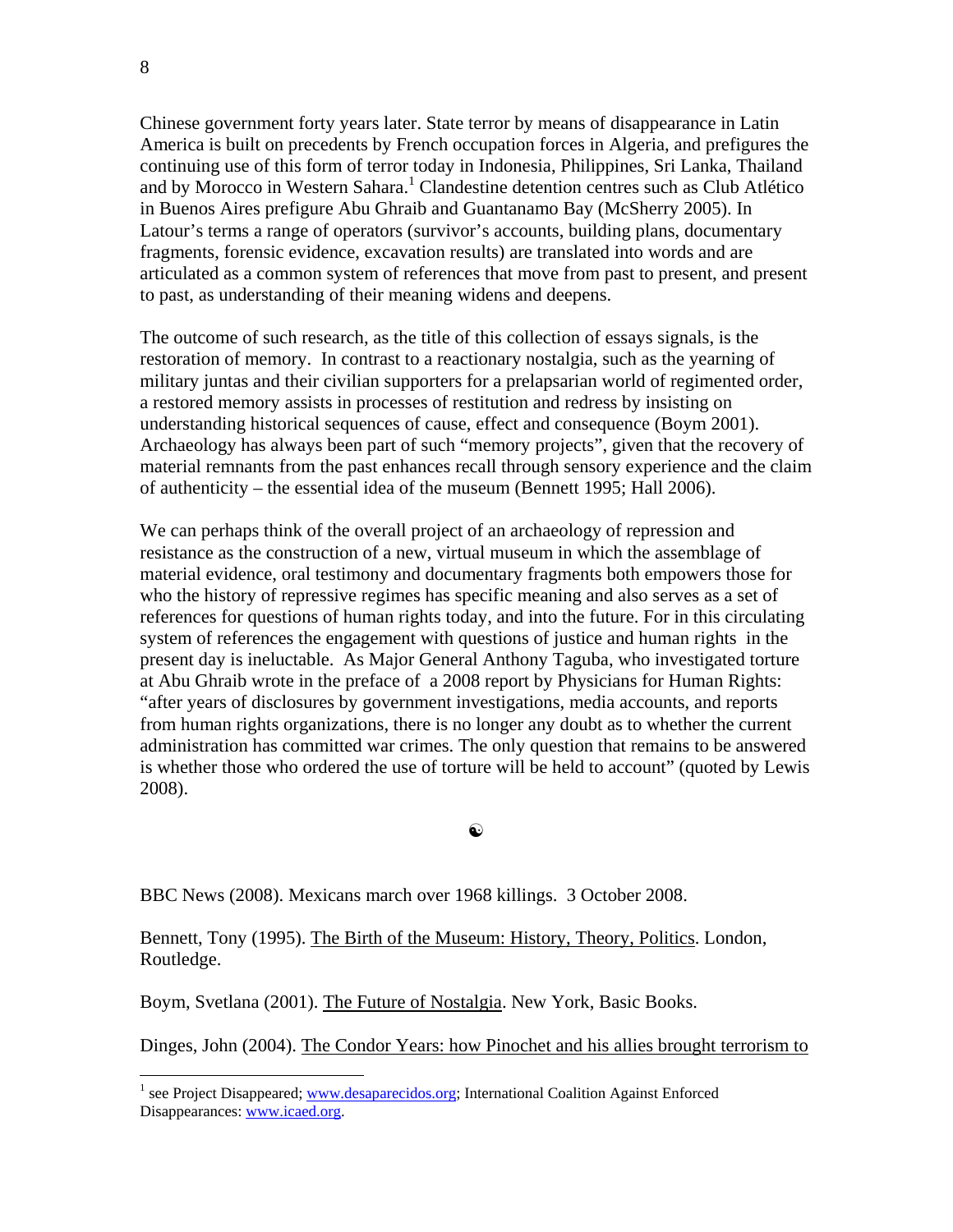three continents. New York, New Press.

Feitlowitz, Marguerite (1998). A Lexicon of Terror: Argentina and the legacies of torture. New York, Oxford University Press.

Fondebrider, Luis (this volume). Forensic archaeology and anthropology: A brief balance.

Fournier, Patricia and José Martínez Herrera (this volume). Mexico 1968: Among Olympic fanfares, government repression, and genocide.

Funari, Pedro and Nancy Vieira (this volume). Archaeology of conflict in Brazil.

Funari, Pedro, Andrés Zarankin and Melisa Salerno (this volume). Archaeology, Dictatorship, and Repression in World Context; the Latin American Case (1960s-1980s).

Gonzalez-Ruibal, Alfredo (2008). "Time to Destroy: an Archaeology of Supermodernity." Current Anthropology **April**.

Haber, Alejandro (this volume).Torture, truth, repression, and archaeology.

Hall, Martin (2006). The reappearance of the authentic. Museum Frictions: Public Cultures/Global Transformations. Ivan Karp, Corinne Kratz, Lynn Szwaja and Tomas Ybarra-Frausto. Durham, Duke University Press**:** 70-101.

Human Rights Watch (2004). The United States' "Disappeared": The CIA's Long-Term "Ghost Detainees". New York, Human Rights Watch.

Klein, Naomi (2007). The Shock Doctrine: the rise of disaster capitalism. London, Penguin.

Langebaek, Carl Henrik (this volume). Archaeology and left in Colombia.

Latour, Bruno (1999). Pandora's Hope: Essays on the Reality of Science Studies. Cambridge, Harvard University Press.

Lewis, Anthony (2008). "Official American sadism." New York Review of Books **55**(14): 45-49.

Mazz, José María López (this volume).An archaeological view of political repression in Uruguay (1971-1985).

McSherry, J. Patrice (2005). "The undead ghost of Operation Condor." Logos **4**(2): 1-10.

Navarrete, Rodrigo and Ana María López (this volume). Scratching behind the walls: Graffiti and political-symbolical imaginary at Cuartel San Carlos (Caracas, Venezuela).